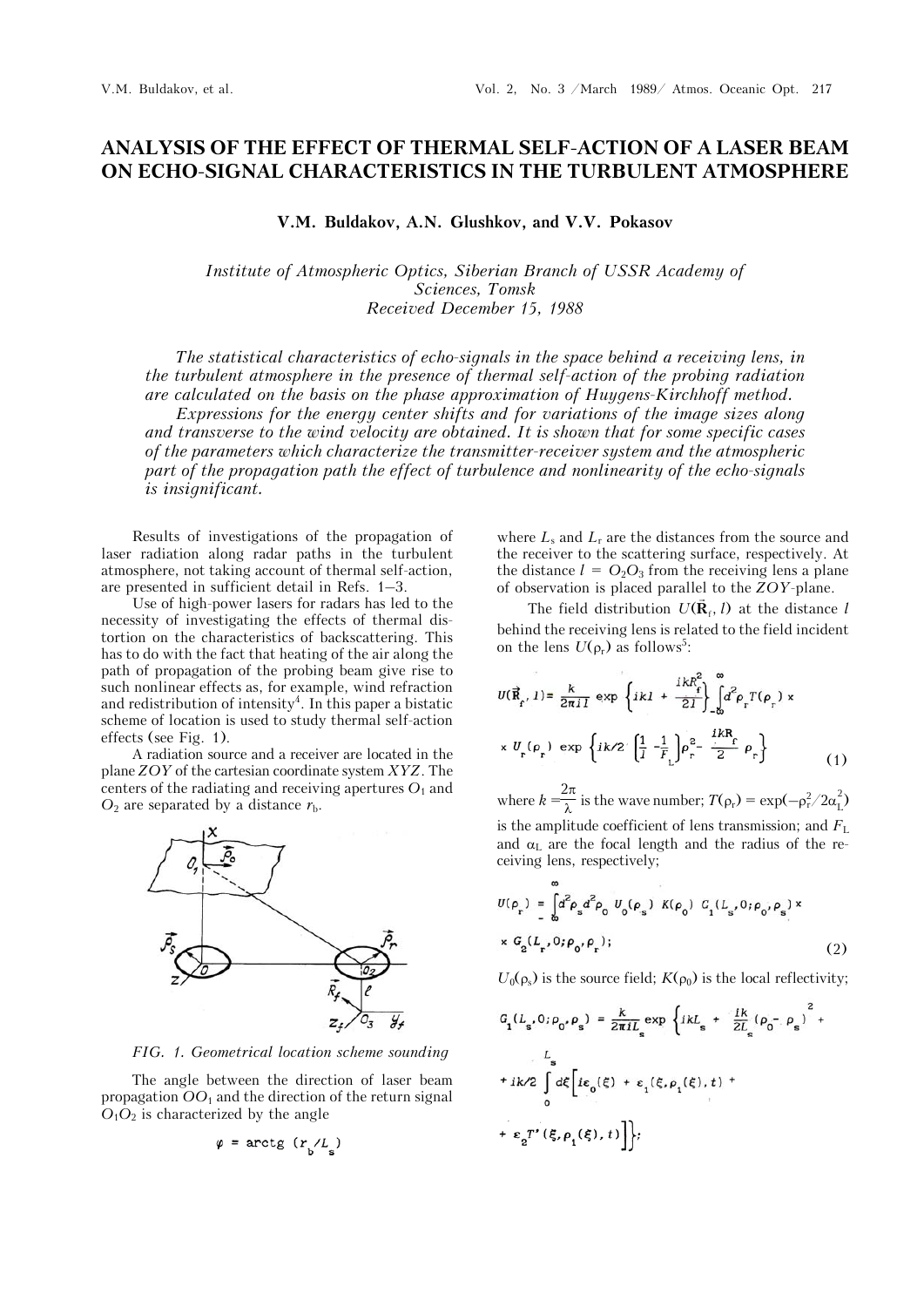are the Green functions;

$$
\rho_1(\xi) = \rho_s \frac{L_s - \xi}{L_s} + \rho_0 \frac{\xi}{L_s};
$$
  

$$
\rho_2(\xi) = \rho_0 \frac{L_r - \xi}{L_r} + \rho_r \frac{\xi}{L_r};
$$

 $k\epsilon_0(\xi) = \alpha(\xi)$  is the absorption coefficient; *t* is the time;  $\varepsilon_1(\xi, \rho(\xi), t)$  and  $\varepsilon_2 T'(\xi, \rho_1(\xi), t)$  are the changes in the dielectric constant due to turbulence and heating of the air by radiation, respectively; and  $\varepsilon = -1.9 \times 10^{-6}$  deg<sup>-1</sup>. The expression used in Ref. 6 to describe the temperature variations is:

$$
T'(\xi, \rho_1(\xi), t) = \frac{\alpha(\xi)c}{8\pi\rho(\xi)C_p} \times
$$
  
\nt  
\nx 
$$
\int_0^t dt' |U_1(\xi, \rho_1(\xi) - V_1(\xi)(t - t'), t'|^2)
$$
 (3)

where

$$
U_{1}(\xi, \rho(\xi), t') = \frac{k}{2\pi i \xi} \exp \left\{-1/2 \int_{0}^{\xi} d\zeta \alpha(\zeta) + ik\xi\right\} \times
$$

$$
\int_{-\infty}^{\infty} d^{2} \rho_{s} U_{0}(\rho_{s}) \exp \left\{\frac{ik}{2\xi} \left[\rho(\xi) - \rho_{s}\right]^{2}\right\}.
$$

Here *c* is the velocity of light in vacuum,  $\rho(\xi)$  and  $C_p$  are the density and the specific heat, respectively,  $\vec{V}_{\perp}(\xi)$  is the wind velocity, whose direction coincides with the axis *OZ*.

For the bistatic location scheme the Green's functions  $G_1(L_s, 0; \rho_0, \rho_s, t)$  and  $G_2(L_r, 0; \rho_0, \rho_r, t)$  are statistically independent because the dielectric constant is independent of the direction of light propagation.

According to the Ref. 6 the temperature change depends on the average intensity of the initial field. In this case the expression for the average intensity of the reflected signal at the distance 1 behind the receiving lens can be written, taking into account formulas (1) and (2) as follows

$$
\langle I(\mathbf{R}_{\mathbf{f}}, 1) \rangle = \langle U(\mathbf{R}_{\mathbf{f}}, 1) \ U^*(\mathbf{R}_{\mathbf{f}}, 1) \rangle = \left(\frac{k}{2\pi l}\right)^2 \times \int_{-\infty}^{\infty} d^2 \rho_{\mathbf{s}1} d^2 \rho_{\mathbf{s}2} d^2 \rho_{01} d^2 \rho_{02} d^2 \rho_{\mathbf{f}1} d^2 \rho_{\mathbf{r}2} \times
$$

x 
$$
\langle U_0(\rho_{s1})U_0(\rho_{s2})\rangle \langle K(\rho_{01})K^*(\rho_{02})\rangle
$$
 x  
\nx  $\langle G_1(L_s, 0; \rho_{01}, \rho_{s1})G_1^*(L_s, 0; \rho_{02}, \rho_{s2})\rangle$   
\nx  $\langle G_2(L_r, 0; \rho_{01}, \rho_{r1}) G_2^*(L_r, 0; \rho_{02}, \rho_{r2})\rangle$   
\nx  $T(\rho_{r1}) T^*(\rho_{r2}) \exp\{\frac{i k}{I} R_f(\rho_{r1} - \rho_{r2}) +$   
\n+ ik/2  $(\frac{1}{I} - \frac{1}{F_L}) (\rho_{r1}^2 - \rho_{r2}^2)\}$ , (4)

where the brackets <...> denote averaging over the ensemble of realizations. For the partially coherent Gaussian beam we have:

$$
\langle U_0(\rho_{s1})U_0(\rho_{s2}) \rangle = U_0^2 \exp\left\{-\frac{k}{2L_s} \left[\frac{1+K_s^2}{2\Omega} + iL_s/F\right] \rho_{s1}^2 - \frac{k}{2L_s} \left[\frac{1+K_s^2}{2\Omega} - iL_s/F\right] \rho_{s2}^2 + \frac{k}{2L_s} \rho_{s1} \rho_{s2} \right\},
$$

where  $K_s^2 = 1 + \Omega / \Omega_k$ ,  $\Omega = \frac{ka^2}{L}$ s  $\Omega = \frac{ka^2}{L_{\rm s}}, \quad \Omega_{\rm k} = \frac{ka_{\rm k}^2}{L_{\rm s}}$  $\Omega_{\rm k} = \frac{ka_{\rm k}^2}{L_{\rm s}}$ ,  $U_0$  is

the amplitude of the field at the output of the aperture, *a* is the effective radius of the radiating aperture,  $a_k$  is the effective radius of source coherence, and *F* is the radius of curvature of the wave front of the initial source field.

The scattering of the atmosphere is described by means of a diffusion screen of infinite size with reflection coefficient coherence function

$$
\langle K(\rho_{01}) K^*(\rho_{02}) \rangle = 4\pi/k^2 \delta(\rho_{01} - \rho_{02}),
$$

where  $\delta(\rho)$  is the Dirac delta-function.

Averaging over the fluctuations of the dielectric constant  $\varepsilon_1$  is done in the same way as in the Refs. 5 and 6:

$$
\langle G_{1}(L_{s}, 0; \rho_{01}, \rho_{s1}) G_{1}^{*}(L_{s}, 0; \rho_{02}, \rho_{s2}) \rangle = \left[ \frac{k}{2\pi L_{s}} \right]^{2} \times
$$
  
\n
$$
x \exp \left\{ - \int_{0}^{L} d\xi \alpha(\xi) + \frac{ik}{2L_{s}} \left[ (\rho_{01} - \rho_{s1})^{2} - (\rho_{02} - \rho_{s2})^{2} \right] - \frac{1}{4} \int_{0}^{L} d\xi \, H((1-\xi/L_{s})(\rho_{s1} - \rho_{s2}) + \xi/L_{s}(\rho_{01} - \rho_{02})) + \frac{L}{2} \sum_{0}^{L} d\xi \left[ \langle T'( \xi, (1-\xi/L_{s}) \rho_{s1} + \xi/L_{s} \rho_{01}, t) \rangle - \frac{L}{2} \sum_{i=0}^{L} d\xi \right] \langle T'( \xi, (1-\xi/L_{s}) \rho_{s2} + \xi/L_{s} \rho_{02}, t) \rangle \right\} ;
$$

here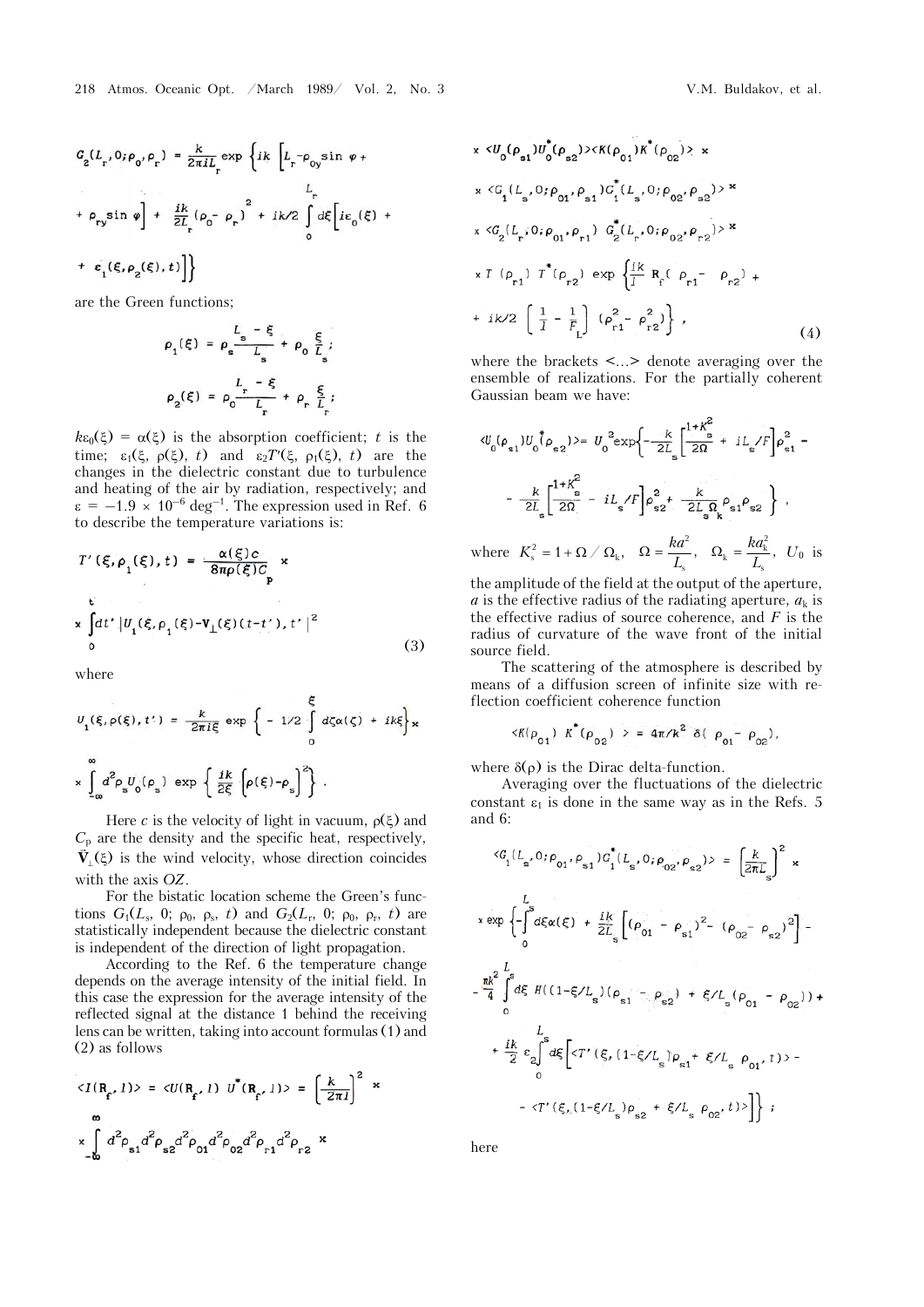$$
H(\rho) = 2 \int_{-\infty}^{\infty} d^{2} \kappa (1 - \cos(\kappa \rho)) \Phi_{\varepsilon}(\xi, \kappa),
$$
  

$$
\Phi_{\varepsilon}(\xi, \kappa) = 0.033 c_{\varepsilon}^{2}(\xi) |\kappa|^{-11/3} \left[ 1 - \exp(-\kappa^{2}/\kappa_{0}^{2}) \right]
$$

is the spatial spectrum of air turbulence,  $C_{\varepsilon}^2$  is the structure characteristic of the dielectric constant of air,  $\kappa_0 = 2\pi/L_0$ , and  $L_0$  is the outer scale of turbulence. By analogy with Eq. (5) we have:

$$
\langle G_2(L_r, 0; \rho_{01}, \rho_{r1}) G_2^*(L_r, 0; \rho_{02}, \rho_{r2}) \rangle = \left[\frac{k}{2\pi L_r}\right]^2 \times
$$
  
\n
$$
\times \exp \left\{-\int_0^L d\xi \alpha(\xi) + ik \sin \varphi \left(\rho_{ryl} - \rho_{ryl} - \rho_{0yl} + \rho_{0yl}\right) + \frac{ik}{2L_r} \left[ (\rho_{01} - \rho_{r1})^2 - (\rho_{02} - \rho_{r2})^2 \right] - \frac{\pi k^2}{4} \times
$$
  
\n
$$
\times \int_0^L \xi \frac{d\xi}{dt} H(1 - \xi/L_r) (\rho_{01} - \rho_{02}) + \xi/L_r (\rho_{r1} - \rho_{r2}) \Big\} \tag{5}
$$

For the average profile of the induced temperature of the steady-state regime  $($ *t*  $\rightarrow \infty)$  one can derive the following expressions:

$$
\langle T(\xi, \rho(\xi), t) \rangle = 0.5R_{\mathbf{N}} \sqrt{\pi} \text{ erfc} \left[ -\frac{\rho_{\mathbf{sz}} (1-\xi) + \rho_{0z} \xi}{a} \right] \times
$$
  
 
$$
\times \exp \left\{ -\left[ \frac{\rho_{\mathbf{sy}} (1-\xi) - \rho_{0y} \xi}{a} \right] \right\}, \tag{6}
$$

where  $R_{\text{N}} = \frac{U_0^2 c \alpha \varepsilon_2}{8 \pi \rho C_{\text{p}}} \frac{a}{\langle V_{\perp} \rangle} (ka)^2$  $=\frac{U_0^2 c \alpha \epsilon_2}{8 \pi \rho C_p} \frac{a}{\langle V_{\perp} \rangle} (ka)^2$  is the parameter of

nonlinearity,  $\alpha$  is the coefficient of molecular absorption, and  $\rho$  and  $C_p$  are the density and specific heat of the air, respectively.

In order to carry out the analytical calculations which are to follow we can make use of the nonaberrative (or paraxial) approximation. Its limitations are discussed in Ref. 7.

From our analytical calculations we obtain the following expression for the average intensity of the reflected signal image:

$$
\langle I(R_f, 1) \rangle = U_0^2 \exp \left\{-2 \int_0^L d\xi \alpha(\xi) \right\} \left[ \frac{a a_L}{L} \right]^2 \times
$$
  
x  $\exp \left\{-\left( \frac{R_{cz}}{a_z} + \frac{R_{rz}}{a_z} \right)^2 - \left( \frac{R_{cy}}{a_y} + \frac{R_{ry}}{a_y} \right)^2 \right\},$  (7)

where  $L = L_s = L_r$ ,  $\mathbf{R}_f = (R_{fz}, R_{fy})$  is a transverse vector in the reflected signal image plane,  $\alpha(\xi)$  is the change of the molecular absorption coefficient along the path,  $R_{cz} = l \frac{R_N}{4(ka)^2}$  and  $R_{cy} = r_b l / L$  are shifts of the energy center of the image on the *Z* and *Y* axes, respectively, are the sizes of the image on the Z and Y axes, respectively,

$$
a_{z} = \frac{l}{L} B, \quad a_{y} = \frac{l}{L} \left[ B^{2} + \frac{\sqrt{\pi} R_{N} L}{6k^{2} a} \left( \frac{\sqrt{\pi} R_{N} L}{6k^{2} a^{3}} - 2(1 - L/F) \right) \right]^{1/2}
$$

H is the height of the source above the earth's surface,  $C<sub>\varepsilon</sub><sup>2</sup>(h(\xi L))$  is the structure characteristic of the dielectric constant as a function of hight  $(h(\xi L))$ ,

$$
h(\xi L) = H + R_{\rm E} \left[ \left( \frac{\xi L}{R_{\rm E}} \right)^2 + 2 \frac{\xi L}{R_{\rm E}} \cos \theta + 1 \right]^{1/2} - R_{\rm E} ,
$$

 $R<sub>E</sub>$  is the earth's radius, and  $\theta$  is the zenith angle. This expression shows that the distribution of the average intensity of the backscattered signal in the observation plane is determined by the parameters of the transmitting and receiving systems as well as by thermal self-action effects and the atmospheric turbulence. In this case the energy center coordinates of the backscattered signal in the observation plane along the *Z*-axis are determined by the effect of wind refraction while these coordinates along the *Y*-axis are determined by the distance between the source and the receiver  $r_{\rm b}$ . The difference between the dimensions of the image along the *Z* and *Y* axes is due to the increase of the transverse size of the laser beam cross-section relative to the Y-axis because of the interaction of the high-energy radiation and the medium moving along the *Z*-axis. However, according to our calculations the effect of turbulence and nonlinearity can under certain conditions be negligible. In particular, for  $\lambda = 1.06 \times (10^{-6} \div 10^{-5})$  m, a=0.5m, L=10÷10<sup>3</sup>m, L/F=0÷1,

$$
r_b
$$
=1m,  $a_c$ =0.5m,  $\alpha$ =10<sup>-4</sup>m<sup>-1</sup>,  $H$ =2.5m,  
 $c_e^2(H)$ =10<sup>-14</sup>+10<sup>-17</sup>m<sup>-2/3</sup> and  $R_n$ =10±10<sup>3</sup>,

the influence of these factors leads to a decrease of the maximum intensity by not more than 6% and to changes in the sizes of the image and the shifts of the energy center coordinates of not more than 2%. These results offer possibilities of determining the characteristics of the initial high-power radiation field from the backscattered signal.

## **REFERENCES**

1. V.A. Banakh and V.L. Mironov, *Locational Propagation of Laser Radiation through the Turbulent Atmosphere* [in Russian], (Nauka, Novosibirsk, 1986). 2. V.M. Orlov, I.V. Samokhvalov, G.M. Krekov, et al., *Signals and Noise in Laser Detection* (Radio i Svyaz, Moscow, 1985).

3. V.M. Orlov, I.V. Samokhvalov, G.G. Matvienko, et al., *Elements of Light Scattering Theory and Optical Detection* [in Russian], (Nauka, Novosibirsk, 1982).

4. V.E. Zuev, *Propagation of Laser Radiation in the Atmosphere* (Radio i Svyaz, Moscow, 1981).